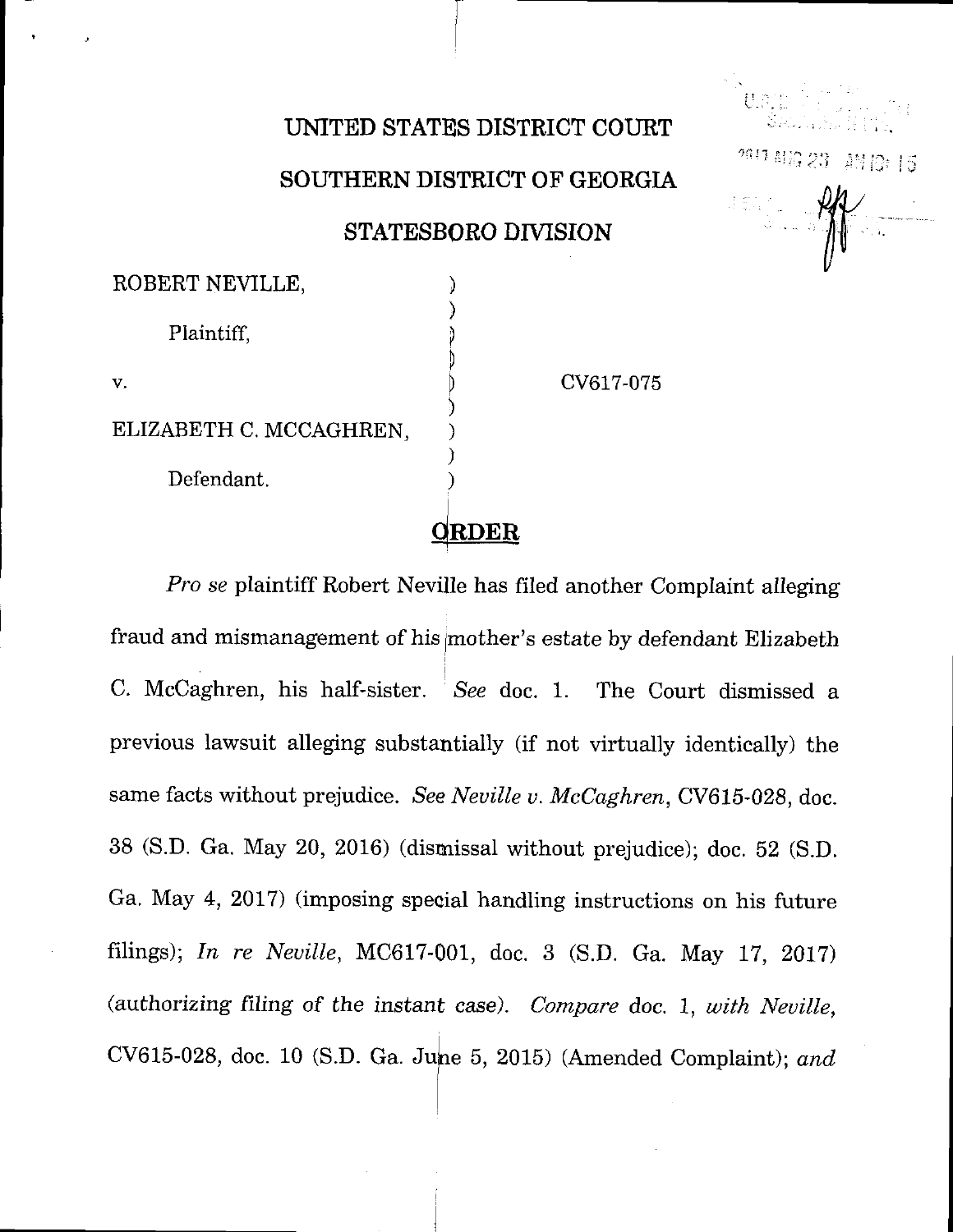Neville, CV615-028, doc. 18 at 2 n. 2 (S.D. Ga. Dec. 21, 2015) (identifying claims for "gross negligence," "breach of fiduciary duty," "simple negligence," "embezzlement," "exploitation of the elderly," and "tolling the statute of limitations Neville seeks leave to proceed in forma pauperis (IFP). Doc. 2 at 9-10. The Court directed him to provide additional financial information in support of his request (doc. 3), and he complied. Doc. 4 (response); doc. 5 (amended response). Since he appears indigent, the Court **GRANTS** his request. Doc. 2.

As this Court has previously explained, having sufficiently alleged facts supporting subject matter jurisdiction, Neville's allegations are sufficient to survive screening under 28 U.S.C.  $\S 1915(e)(2).$ <sup>1</sup> See CV615-

 $1$  The Court is mindful of the allegations, made in the context of his previous case, that Neville is mentally ill and prone to frivolous and vexatious litigation. See CV615-028, doc. 48 (defendant's motion for sanctions) (S.D. Ga. April 13, 2077); doc. 48-1 (afftdavit attesting to frivolous litigation filed in state and federal courts in Florida); doc. 52 at 4 (S.D. Ga. April 4, 2017) (noting that, after voluntarily dismissing his case, "Plaintiff has repeatedly filed frivolous motions."). At the screening stage, however, a *pro se* complaint must be liberally construed and its allegations taken as true. See, e.g., Thompson v. Rundle,  $393$  F. App'x 675, 678 (11th) Cir. 2010) (noting that pro se pleadings are "held to a less stringent standard" and noting that dismissal is warranted "when the facts as pleaded" do not state a plausible claim).

Given that standard, Neville's Complaint is sufficient to be served on the defendant. However, Neville is warned that, even as a *pro se* litigant, he is subject to the Federal Rules of Civil Procedure, including Rule 11's provisions concerning the significance of signing papers filed with the Court and possible sanctions for violations. See Fed. R. Civ. P.  $1\sharp$ (b) (signing or filing a pleading implies a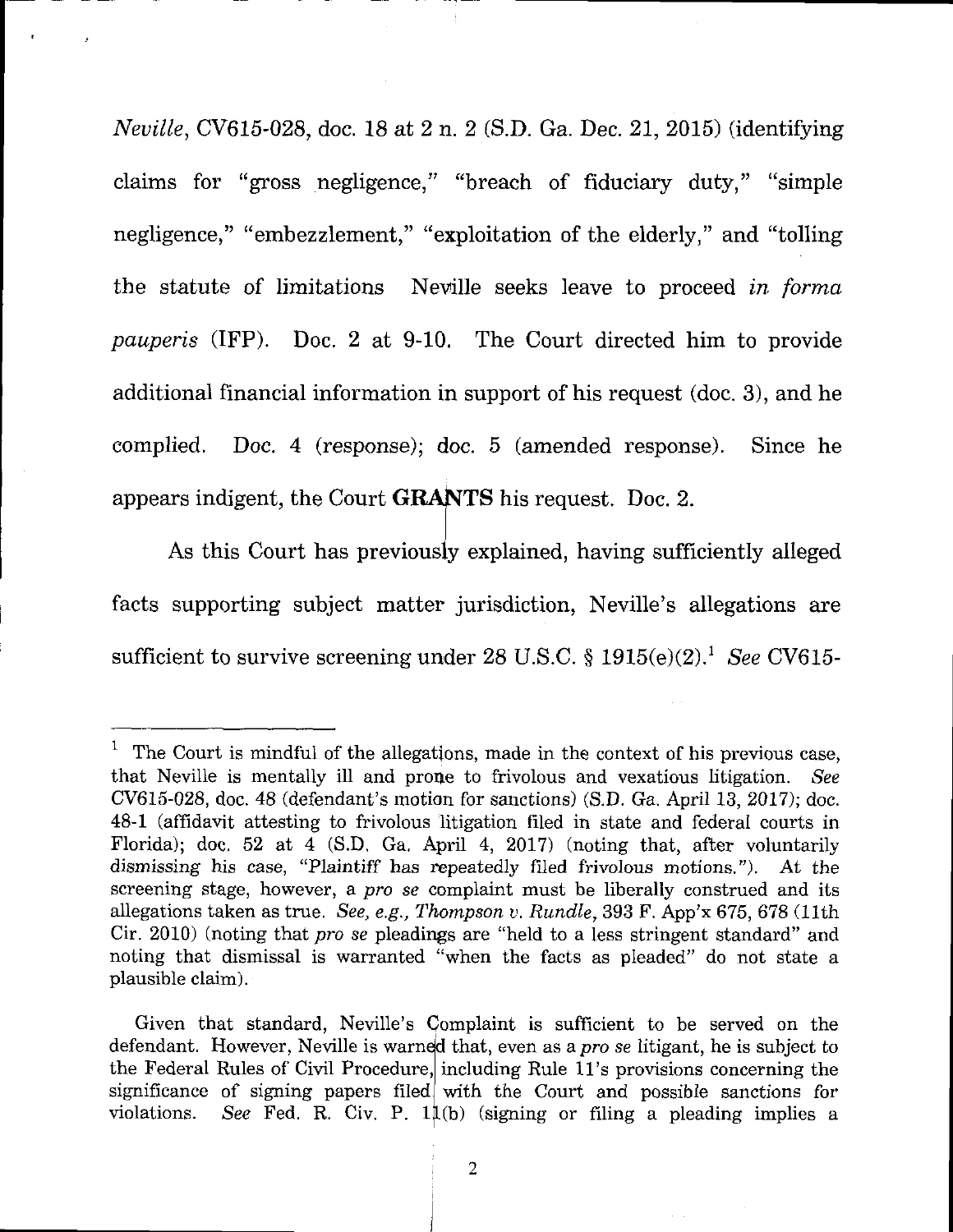028, doc. 18 at 2-3 (Dec. 21, 2015). Unlike the dispute concerning the parties' citizenship that arose in that case, here Neville clearly alleges facts sufficient to support diversity jurisdiction. See doc. 1 at 1 (alleging Neville is a citizen of Louisiana and McCaghren is a citizen of either Florida or North Carolina), 6 (alleging \$14.9 million "in actual damages"); 28 U.S.C. \$ 1332(a) (establishing subject matter jurisdiction "of all civil actions where the matter in controversy exceeds the sum or value of  $$75,000$ , exclusive of interests and costs, and is between ... citizens of different States").

With jurisdictional requirements satisfied, the Court (again) approves this case for service on the defendant. To that end, the Court will implement the service procedure deployed in Newton v. Food Lion, *LLC*, CV415-153, doc. 10 (S.D. Ga. Dec. 9, 2015) and *Simmons v. Five* Star Quality Care, Inc., 2014 WL 6603759 at \* 4 (S.D. Ga. Nov. 19, 2014), adopted,2015 WL 307003 (S.D. Ga. Jan.23,2015).

certification, among other things, that "it is not being presented for any improper purpose, such as to harass, cause unnecessary delay, or needlessly increase the cost of litigation;" and the factual and legal contentions are properly supported); Moon  $v$ . Newsorne,863 F.zd 835, 837 (11th Cir. 1989) (affrrming sanctions against a pro se IFP litigant); LaFavors v. Thayer,  $2017$  WL 3034250 at  $*$  2 (11th Cir. July 18, 2017) ("Even when a pro se litigant is indigent or proceeding in forma pauperis ..., he is subject to sanctions -- including morietary sanctions -- under [the Federal Rules of Civil Procedurel.").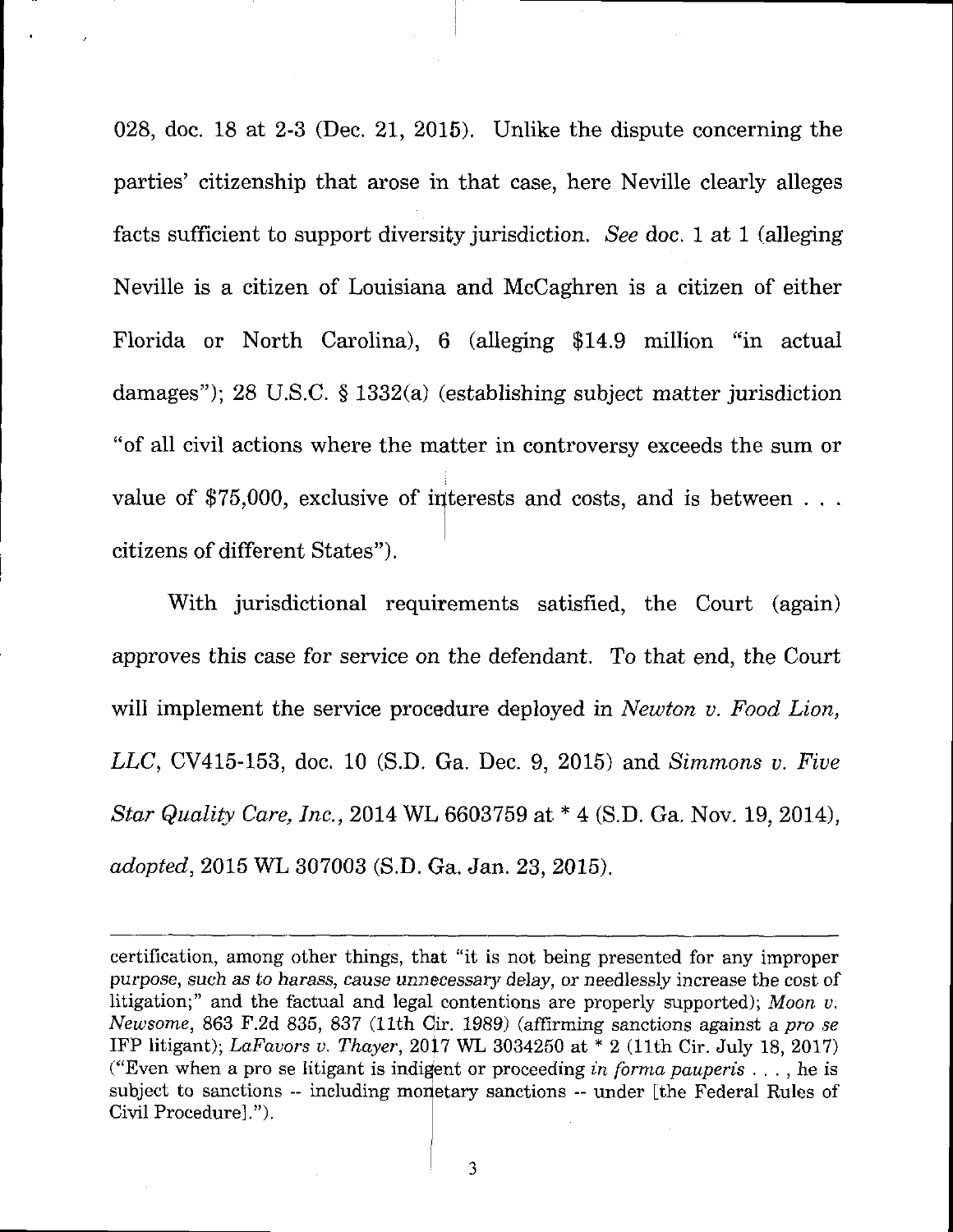That process unfolds in stages. Since the Court has authorized Neville to proceed IFP, Rule 4 service must be made by the United States Marshals Service. Fed. R. Civ. P. 4(c)(3) (the court "must" order that service be made by the Marshal "if the plaintiff is authorized to proceed [IFP]"). But the Marshal needs to know where to serve the defendant, and that information must come from the plaintiff. See Bowman u. Johnson, 2010 WL 1225693 at \* 1 (E.D. Va. Mar. 26, 2010) ("It is well established that Plaintiff is respqnsible for providing the Court and the Marshal the proper address for serving a defendant.") (citing, *inter alia.*, Lee v. Armontrout, 991 F.2d 487, 489 (8th Cir. 1993)). Hence, the Clerk is DIRECTED to send plaintiff a USM 285 form and a summons form. Within twenty-one days of that mailing, plaintiff must accurately complete both forms<sup>2</sup> and return them to the Clerk. The Clerk is instructed to notify the undersigned if plaintiff fails to comply. Should plaintiff fail to comply, this action may be dismissed for failure to obey a Court order. S.D. Ga. L. Civ. R, 41,1.

If plaintiff returns the required forms, the Clerk will prepare a

 $\frac{2}{3}$  Both forms require the plaintiff to list the defendant's name and address.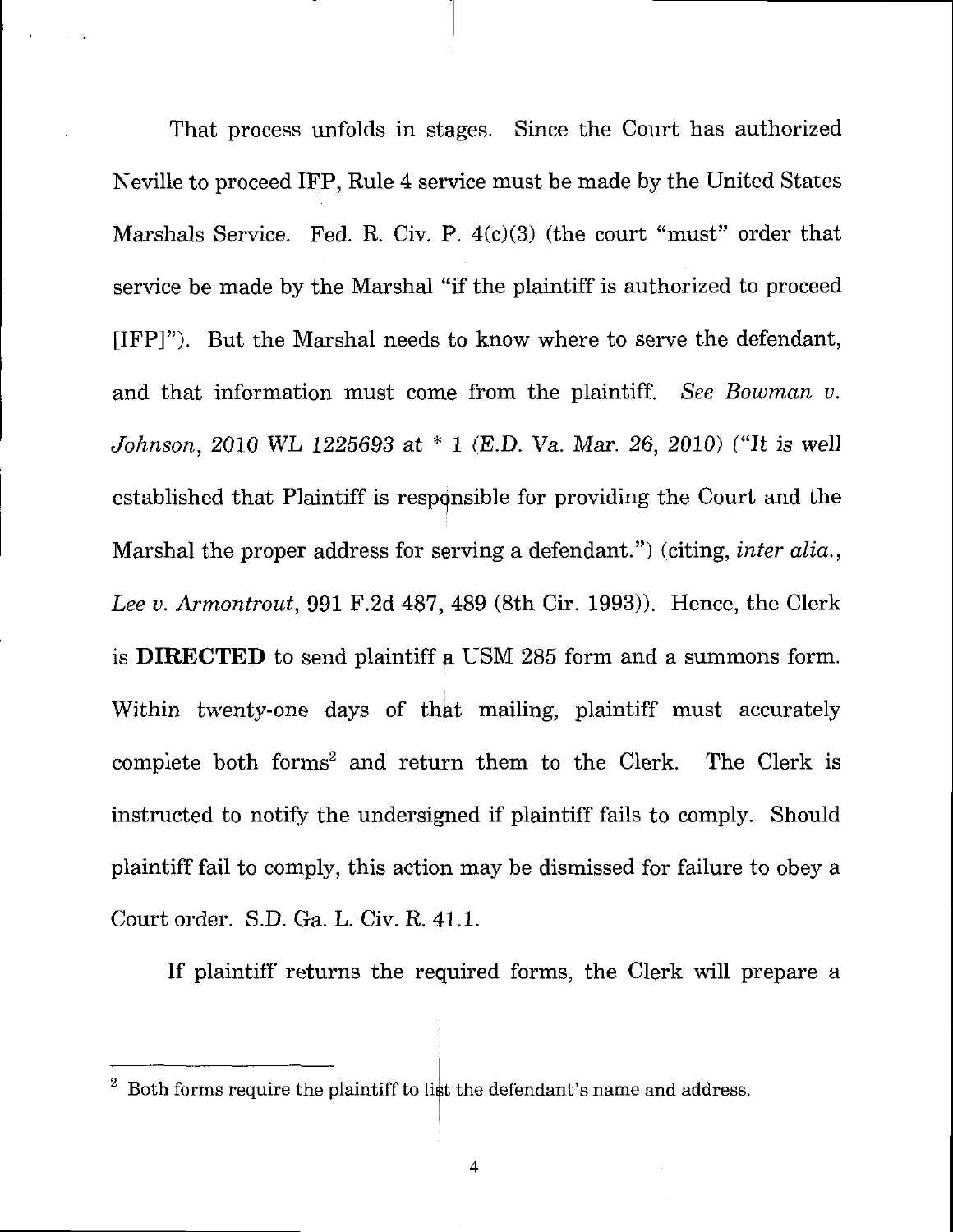service waiver package for the defendant. Fed. R. Civ. P.  $4(d)(1)^3$  That package must include: a Rule 4 notice of Lawsuit and Request to Waive Service of Summons (prepared by the Clerk); two copies of the Waiver of the Service of Summons form (prepared by the Clerk); an envelope addressed to the Clerk of Court with adequate first-class postage for use by the defendant for return of the waiver form; one copy of the Complaint, and one copy of this Order. The Clerk shall retain and docket the original USM 285 forms and the summons returned by the plaintiff. See Dunn,20I4WL 1028949 at \* 3.

Next, the Clerk shall mail the service waiver package to the defendant. The defendant is under a duty to avoid unnecessary costs of

<sup>&</sup>lt;sup>3</sup> Although Rule 4's Marshal-service mandate is clear, the Court's interest in preserving resources and minimizing burden on the Marshal's staff support attempting to secure defendant's waiver of formal service, as contemplated by Fed. R. Civ. P. 4(d) and this Court's Locai Rules. See S.D. Ga. L. Civ. R.4.5 ("In cases in which the plaintiff is authorized to proceed  $[IFP]$  .  $\ldots$  unless personal service by the Marshal is ordered by the Court, the Marshal may utilize any other form of service or waiver authorized by Federal Rule of Civil Procedure 4." (emphasis added)); see also Charles Alan Wright, Arthur R. Miller, et al., 4A Fed. Prac. & Proc. Civ. § 1090 (4th ed. 2017) (noting that the policy supporting Marshal service for IFP plaintiffs "is to provide serwice for those who cannot afford private service," but "the plaintiff [or, in this case, the Clerkl should first attempt to make service by some other means provided for in the rule; only when this proves unfeasible" should service by the Marshal be used). Other Courts have also directed that Court staff make an attempt to secure defendant's waiver of formal service before requiring the Marshal to effect formal service. See, e.g., Dunn v. Federal Express, 2014 WL 1028949 at  $*2-3$  (N.D. Ga. Mar. 14, 2014) (directing attempt to secure service waiver, and directing USMS service "[i]n the event Defendant does not return the Waiver of Service form to the Clerk of Court" within the specified period).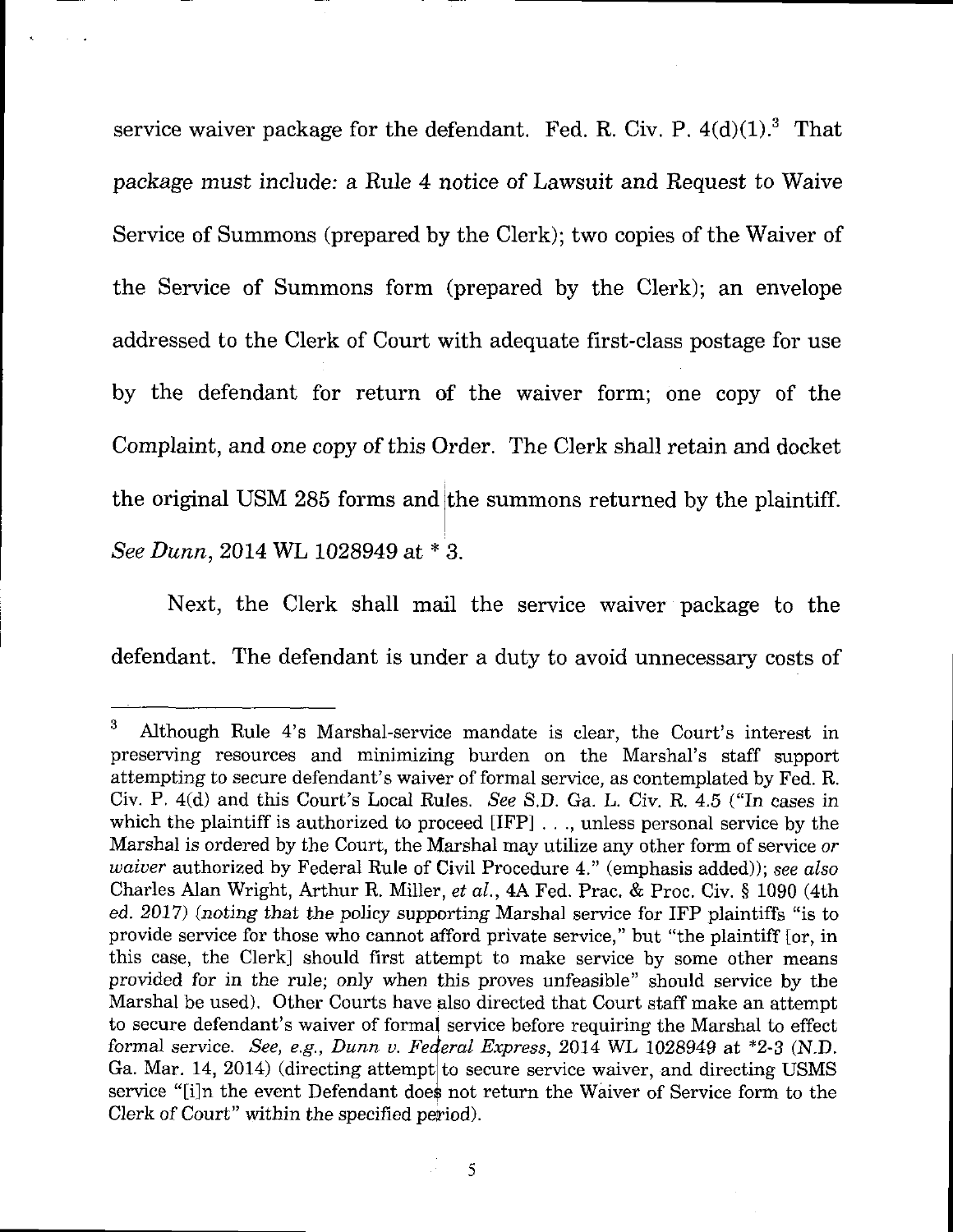personally serving the summons. If she fails to comply with the mailed request for waiver of service, she must bear the costs of personal service, unless good cause can be shown for failure to return the Waiver of Service form. See Fed. R. Civ. P. 4(d)(2). Should McCaghren fail to waive service within sixty days following the date the service waiver package is mailed (the Clerk shall docket that act), the Clerk will prepare and transmit a service package to the Marshal. The service package must include the fully completed USM 285 form, the summons, one copy of the Complaint, and one copy of this Order. Upon receipt of the service package, the Marshal is **DIRECTED** to promptly serve the defendant.

I

Once the Complaint is served upon the defendant, Neville must then serve her (through her counsel, if she is represented) with a copy of every additional pleading or other document which he files with the Court. See Fed. R, Civ. P. 5. He also shall include with each paper so filed a certificate stating the date on which he mailed an accurate copy of that paper to the defendant or her counsel. The Court will disregard any papers submitted which have not been properly filed with the Clerk or which do not include a certificate of service.

Finally, plaintiff must also keep the Court and defendant advised of

6